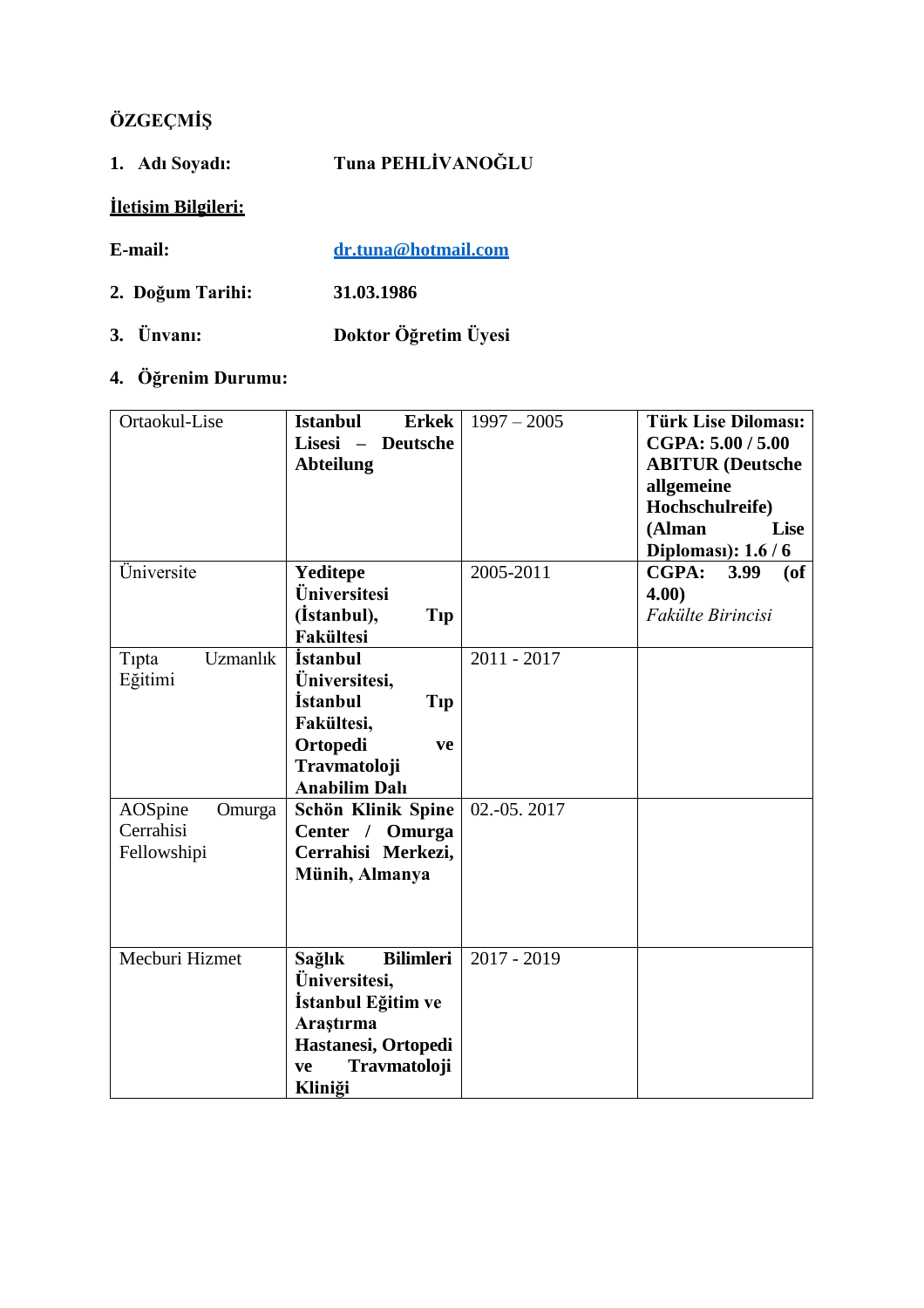| Hospital,<br><b>EMSEY</b> | 2019-devam etmekte |  |
|---------------------------|--------------------|--|
| Ortopedi<br>ve            |                    |  |
| Travmatoloji              |                    |  |
| Kliniği Ünitesi           |                    |  |
|                           |                    |  |
|                           |                    |  |
|                           |                    |  |
| T.C. Yeni Yüzyıl          | 2019-devam etmekte |  |
| Üniversitesi, Sağlık      |                    |  |
| Bilimleri Fakültesi,      |                    |  |
| Fizyoterapi<br>ve         |                    |  |
| Rehabilitasyon            |                    |  |
| <b>Bölümü</b>             |                    |  |
|                           |                    |  |

- **5. Akademik Ünvanlar**
	- **a. Tıp Doktoru: 2005**
	- **b. Uzman Doktor: 2017**
	- **c. Doktor Öğretim Üyesi: 2019**

## **6. Yayınlar**

## **6.1 Uluslararası Hakemli Dergilerde Yayınlanan makaleler**

- 1. Balci HI, Saglam Y, **Pehlivanoglu T**, Sen C, Eralp L, Kocaoglu M. [Knee Arthrodesis in](https://www.ncbi.nlm.nih.gov/pubmed/26683977) Persistently Infected Total Knee [Arthroplasty.](https://www.ncbi.nlm.nih.gov/pubmed/26683977) J Knee Surg. 2016 Oct;29(7):580-588. Epub 2015 Dec 18.
- 2. Öztürk U, Salduz A, Demirel M, **Pehlivanoğlu T**, Sivacioğlu S. [Intraneural ganglion cyst](https://www.ncbi.nlm.nih.gov/pubmed/28107760) [of the ulnar nerve in an unusual location: A case report. I](https://www.ncbi.nlm.nih.gov/pubmed/28107760)nt J Surg Case Rep. 2017;31:61- 64. doi: 10.1016/j.ijscr.2017.01.007. Epub 2017 Jan 5.
- 3. **Pehlivanoğlu T**, Demirel M, Sağlam Y, Balci Hİ, Durmaz H. [Concomitant rhomboid](https://www.ncbi.nlm.nih.gov/pubmed/29245094)shaped [tibiae and fibulae, finger-like projections, and orthopedic management in a new](https://www.ncbi.nlm.nih.gov/pubmed/29245094) [variant of nievergelt syndrome: A case report. I](https://www.ncbi.nlm.nih.gov/pubmed/29245094)nt J Surg Case Rep. 2018;42:109-115. doi: 10.1016/j.ijscr.2017.12.002. Epub 2017 Dec 8.
- 4. Beyzadeoglu T, **Pehlivanoglu T**. [Biological Response Following Inlay Arthroplasty of](https://www.ncbi.nlm.nih.gov/pubmed/29254356) th[e](https://www.ncbi.nlm.nih.gov/pubmed/29254356) Knee: Cartilage [Flow Over the Implant.](https://www.ncbi.nlm.nih.gov/pubmed/29254356) Cartilage. 2018 Apr;9(2):156-160. doi: 10.1177/1947603517746723. Epub 2017 Dec 18.
- 5. Tunalı O, Erşen A, **Pehlivanoğlu T**, Bayram S, Atalar AC, Demirhan M. [Evaluation](https://www.ncbi.nlm.nih.gov/pubmed/29392385) of ris[k](https://www.ncbi.nlm.nih.gov/pubmed/29392385) [factors for stiffness after distal humerus plating. I](https://www.ncbi.nlm.nih.gov/pubmed/29392385)nt Orthop. 2018 Apr;42(4):921-926. doi: 10.1007/s00264-018-3792-3. Epub 2018 Feb 1.
- 6. **Pehlivanoglu T**, Erşen A, Bayram S, Atalar AC, Demirhan M. [Arthroscopic versus open](https://www.ncbi.nlm.nih.gov/pubmed/30195621) [release of internal rotation contracture in the obstetrical brachial plexus paralysis \(OBPP\)](https://www.ncbi.nlm.nih.gov/pubmed/30195621) [sequela.](https://www.ncbi.nlm.nih.gov/pubmed/30195621) J Shoulder Elbow Surg. 2019 Jan;28(1):28-35. doi: 10.1016/j.jse.2018.06.020. Epub 2018 Sep 6.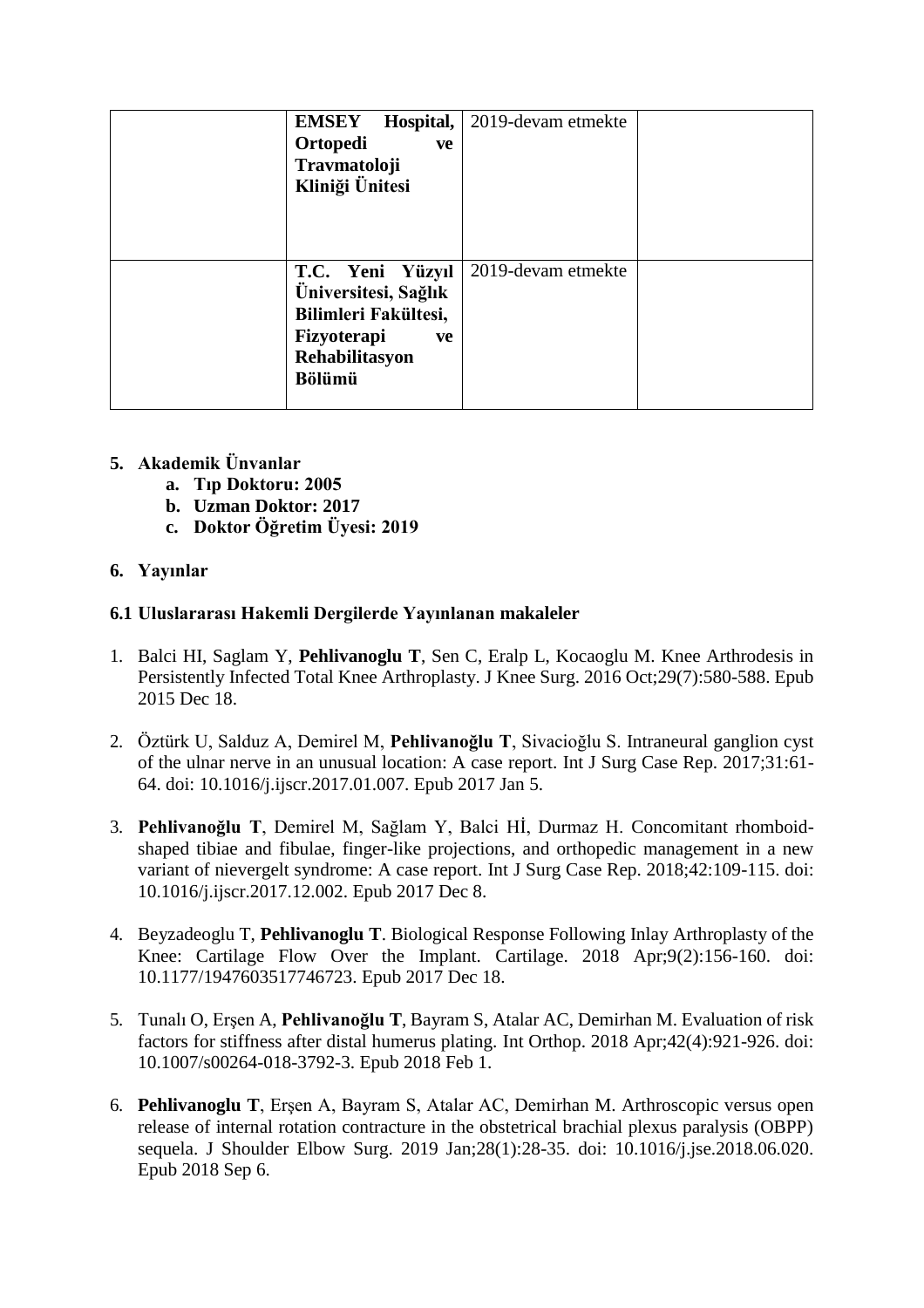- 7. Bayram S, Akgül T, Altan M, **Pehlivanoğlu T**, Kaya Ö, Özdemir MA, Şar C. [Palliative](https://www.ncbi.nlm.nih.gov/pubmed/30481977) [Posterior Instrumentation versus Corpectomy with Cage Reconstruction Treatment for](https://www.ncbi.nlm.nih.gov/pubmed/30481977) [Thoracolumbar Pathological Fracture.](https://www.ncbi.nlm.nih.gov/pubmed/30481977) Asian Spine J. 2019 Apr;13(2):318-324. doi: 10.31616/asj.2018.0153. Epub 2018 Nov 29.
- 8. **Pehlivanoglu T**, Wuertz-Kozak K, Heider F, Sauer D, Wanke-Jellinek L, Mayer M, Mehren C. [Clinical and Radiographic Outcome of Patients with Cervical Spondylotic](https://www.ncbi.nlm.nih.gov/pubmed/31261277) Myelopathy Undergoing Total Disc [Replacement.](https://www.ncbi.nlm.nih.gov/pubmed/31261277) Spine (Phila Pa 1976). 2019 Jun 27. doi: 10.1097/BRS.0000000000003079.
- 9. Demirel M, Akgül T, **Pehlivanoglu T**, Karademir G, Bayram S, Dikici F, Sar C. [Posterior](https://www.ncbi.nlm.nih.gov/pubmed/31353437) [Approach Alone Versus Combined Anterior and Posterior Approach in The Management](https://www.ncbi.nlm.nih.gov/pubmed/31353437) [of Vertebral Tuberculosis.](https://www.ncbi.nlm.nih.gov/pubmed/31353437) Turk Neurosurg. 2019 May 21. doi: 10.5137/1019- 5149.JTN.25968-19.3.
- 10. **Pehlivanoglu T**, Balci HI, Demirel M, Cakmak MF, Yazicioglu O, Kilicoglu OI[.](https://www.ncbi.nlm.nih.gov/pubmed/31445793) Prevalence of anterior knee pain after patellar retention total knee [arthroplasty:](https://www.ncbi.nlm.nih.gov/pubmed/31445793) Compariso[n](https://www.ncbi.nlm.nih.gov/pubmed/31445793) [of patients with rheumatoid arthritis versus primary osteoarthritis. A](https://www.ncbi.nlm.nih.gov/pubmed/31445793)cta Orthop Traumatol Turc. 2019 Aug 21. pii: S1017-995X(19)30370-0. doi: 10.1016/j.aott.2019.07.001.
- 11. Mehren C, Wuertz-Kozak K, Sauer D, Hitzl W, **Pehlivanoglu T**, Heider F. Implact Design and the Anchoring Mechanism Influence the Incidence of Heterotopic Ossification in Cervical Total Disc Resplacement at 2-year Follow-up. [Spine \(Phila Pa 1976\). 2](https://www.ncbi.nlm.nih.gov/pubmed/31568185)019 Nov 1;44(21):1471-1480. doi: 10.1097/BRS.0000000000003098.
- 12. **Pehlivanoglu T**, Akgul T, Bayram S, Meric E, Ozdemir M, Korkmaz M, Sar C[.](https://www.ncbi.nlm.nih.gov/pubmed/31651679) [Conservative Versus Operative Treatment of Stable Thoracolumbar Burst Fractures](https://www.ncbi.nlm.nih.gov/pubmed/31651679) i[n](https://www.ncbi.nlm.nih.gov/pubmed/31651679) [Neurologically Intact Patients: Is There Any Difference Regarding the Clinical and](https://www.ncbi.nlm.nih.gov/pubmed/31651679) [Radiographic Outcomes? S](https://www.ncbi.nlm.nih.gov/pubmed/31651679)pine (Phila Pa 1976). 2019 Oct 16. doi: 10.1097/BRS.0000000000003295.
- 13. Beyzadeoglu T, **Pehlivanoglu T**, Yıldırım K, Buldu H, Tandogan R, Tuzun U. Does the Application of Platelet-Rich Fibrin in Anterior Cruciate Ligament Reconstruction Enhance Graft Healing and Maturation? A Comparative MRI Study of 44 Cases. Orthop J Sports Med. 2020 Feb 20;8(2):2325967120902013. doi: 10.1177/2325967120902013. eCollection 2020 Feb.
- 14. **Pehlivanoglu T**, Oltulu I, Ofluoglu E, Sarioglu E, Altun G, Korkmaz M, Yildirim K, Aydogan M. Thoracoscopic Vertebral Body Tethering for Adolescent Idiopathic Scoliosis: A Minimum of 2 Years' Results of 21 Patients. J Pediatr Orthop. 2020 Nov/Dec;40(10):575-580. doi: 10.1097/BPO.0000000000001590.PMID: 32427800
- 15. Sariyilmaz K, Ozkunt O, Can Gemalmaz H, Cingoz T, **Pehlivanoglu T**, Aksoy T, Kaya O, Baydogan M, Dikici F. Direct vertebral rotation significantly decreases the pullout strength of the pedicle screw: a biomechanical study in adult cadavers. J Pediatr Orthop B. 2021 May 1;30(3):230-234. doi:10.1097/BPB.0000000000000751.PMID: 32453125
- 16. Kilicoglu OI, **Pehlivanoglu T**, Demirel M, Chodza M, Balci HI, Asik M. The Impact of the Ligamentous Injury Pattern and Associated Neurovascular Injury on Ultimate Knee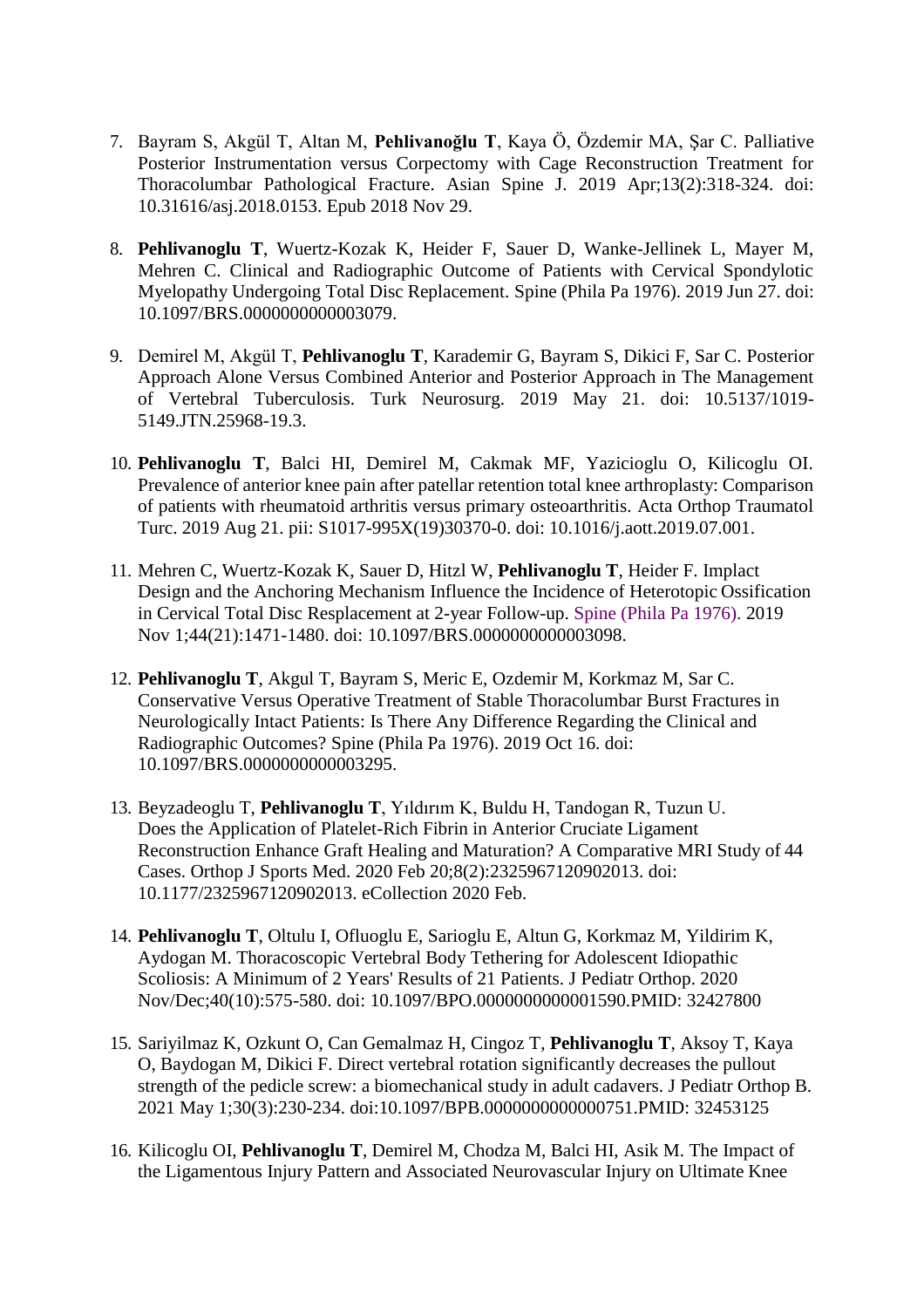Function in Patients with Traumatic Knee Dislocations. J Knee Surg. 2020 May 27. doi: 10.1055/s-0040-1710368. Online ahead of print.PMID: 32462644

- 17. Akgül T, Korkmaz M, **Pehlivanoglu T**, Bayram S, Özdemir MA, Karalar Ş. Biomechanical Comparison of Pull-out Strength of Different Cementation and Pedicle Screw Placement Techniques in a Calf Spine Model. ndian J Orthop. 2020 Jul 20;54(Suppl 1):134-140. doi: 10.1007/s43465-020-00199-z. eCollection 2020 Sep.PMID: 32952921
- 18. Yıldırım K, Beyzadeoğlu TB, **Pehlivanoğlu T**. Endoscopic resection of a localized tenosynovial giant cell tumor causing posterior ankle impingement in a 15-year-old athlete: A case report. Jt Dis Relat Surg. 2021;32(1):234-238. doi: 10.5606/ehc.2021.77699. Epub 2021 Jan 6.PMID: 33463443
- 19. **Pehlivanoglu T**, Oltulu I, Erdag Y, Korkmaz E, Sarioglu E, Ofluoglu E, Aydogan M. Double-sided vertebral body tethering of double adolescent idiopathic scoliosis curves: radiographic outcomes of the first 13 patients with 2 years of follow-up. Eur Spine J. 2021 Feb 21. doi: 10.1007/s00586-021-06745-z. Online ahead of print.PMID: 33611658
- 20. **Pehlivanoglu T**, Erdag Y, Oltulu I, Akturk UD, Korkmaz E, Yildirim K, Sarioglu E, Gun K, Ofluoglu E, Aydogan M. Unilateral Posterior Surgery for Severe Osteoporotic Vertebrae Fractures' Sequelae in Geriatric Population: Minimum 5-Year Results of 109 Patients. Neurospine. 2021 Mar 4. doi: 10.14245/ns.2040812.406. Online ahead of print.PMID: 33657776
- 21. **Pehlivanoglu T**, Oltulu I, Erdag Y, Akturk UD, Korkmaz E, Yildirim K, Sarioglu E, Ofluoglu E, Aydogan M. Comparison of clinical and functional outcomes of vertebral body tethering to posterior spinal fusion in patients with adolescent idiopathic scoliosis and evaluation of quality of life: preliminary results. Spine Deform. 2021 Mar 8. doi: 10.1007/s43390-021-00323-5. Online ahead of print.PMID: 33683642
- 22. Balci Hİ, Bayram S, **Pehlivanoglu T**, Anarat FB, Eralp L, Şen C, Kocaoğlu M. Effect of lengthening speed on the quality of callus and complications in patients with congenital pseudarthrosis of tibia. Int Orthop. 2021 Apr 1. doi: 10.1007/s00264-021-05011-7. Online ahead of print.PMID: 33792758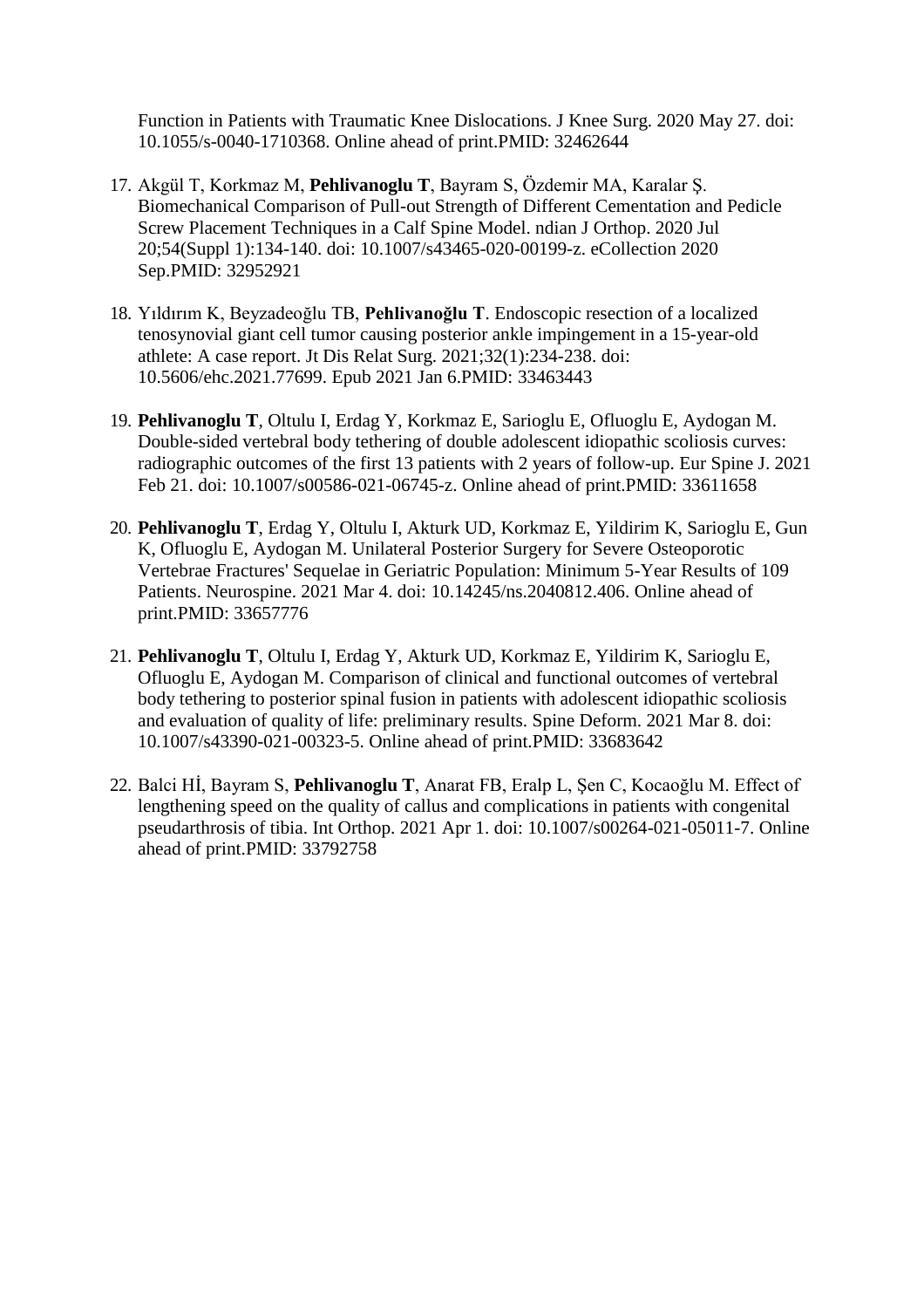#### **6.2 Uluslararası Bilimsel Toplantılarda Sunulan ve Bildiri Kitabında basılan sözlü bildiriler**

- **1.** Ali ERSEN, Fevzi BIRISIK, Tuna PEHLIVANOGLU, Ata Can ATALAR, Mehmet DEMIRHAN. **Comparison of Simple Arm Sling and Clavicle '8' Bandage for Midshaft Clavicular Fractures: A Randomized , Controlled Study. 25th SECEC-ESSE Congress, 16-19.09.2014, Istanbul, Turkey**
- **2.** Tuna PEHLIVANOGLU,MD , Halil I. BALCI,MD , Onder I. KILICOGLU, MD. **Prognostic Criteria in Traumatic Knee Dislocations: A retrospective study of 42 cases**. **American Academy of Orthopaedic Surgeons (AAOS) Annual Meeting, 24- 28th.03.2015, Las Vegas, US**
- **3.** Yavuz SAĞLAM, Halil İbrahim BALCI, Tuna PEHLİVANOĞLU, Mehmet KOCAOĞLU, Levent ERALP, Cengiz ŞEN. **Limb Salvage Surgery After Persistently Infected Total Knee Arthroplasties: Clinical And Functional Outcomes Of Knee Arthrodesis With Mono Planar External Fixator. 16th EFORT (European Foundations of National Associations of Orthopaedics and Traumatology) Prague Congress, CZ, 27 - 29 May 2015.**
- **4.** Fevzi BIRISIK, Turgut AKGUL, Baris GULENC, Tuna PEHLIVANOGLU. **Prospective Analysis Of The Non-Surgical Treatment Of Patients With Type 2c Critical Developmental Dysplasia Of The Hip Using Pavlik Harness And Hip Abduksiyon Brace: Comparison Of Both Methods.**, **16th EFORT (European Foundations of National Associations of Orthopaedics and Traumatology) Congress, Prague, CZ, 27 - 29 May 2015.**
- **5.** Turgut AKGUL, Fevzi BIRISIK, Gökhan POLAT, Tuna PEHLIVANOGLU, Fuat BILGILI, Cengiz SENç **Effect Of Prognostic Factors On Duration Of Use Of Pavlik Harness Combined With Hip Sonograhphy. 16th EFORT (European Foundations of National Associations of Orthopaedics and Traumatology) Congress, Prague, CZ, 27 - 29 May 2015**
- **6.** Ali Erşen , Tuna Pehlivanoğlu , Serkan Bayram , Hakan Özben, Ata Can Atalar , Mehmet Demirhan. **Improvement of Shoulder Function in Obstetrical Brachial Plexus Palsy (OBPP) by transfer of Latissimus dorsi and Teres major tendons. Do the combination of arthroscopical subscapularis release and/or open pectoralis major tendon Z-plasty yield a better outcome? A comparative, retrospective study of 60 cases. 26th SECEC-ESSE Congress, 16-19.09.2015, Milan, ITALY**
- **7.** Tuna Pehlivanoğlu, Halil İbrahim Balcı, Serkan Bayram, Cengiz Şen, İbrahim Levent Eralp, Mehmet Kocaoğlu. **Congenital Pseudoarthrosis Of Tibia (CPT): Comparison Of The Effect Of Lenghtening Rhythm To The Quality Of Callus And Complications. 18th EFORT (European Foundations of National Associations of Orthopaedics and Traumatology) Congress, Vienna, Austria 31 May - 2 June 2017.** *(as the presenter and corresponding author)*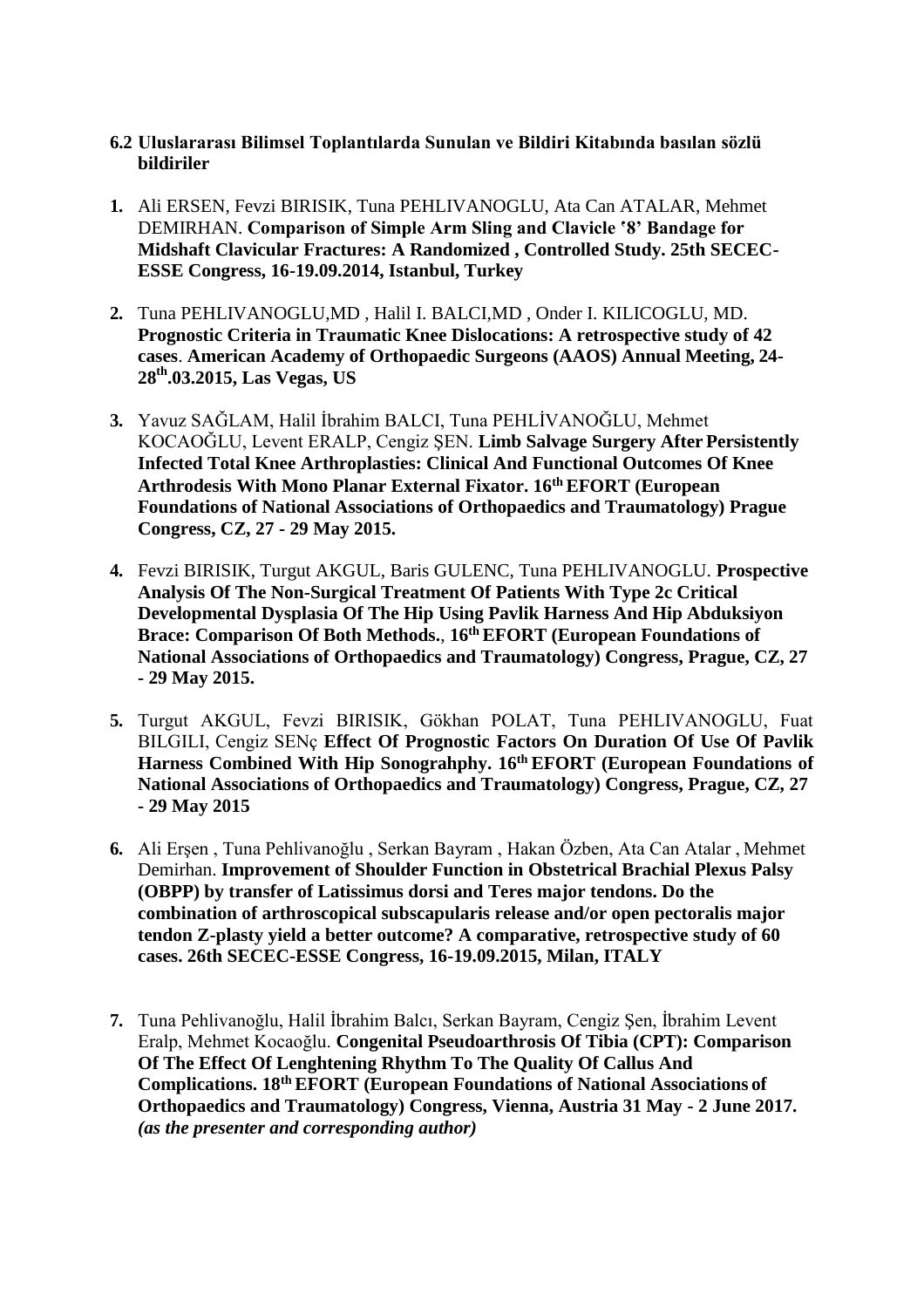- **8.** Tuna Pehlivanoğlu, Turgut Akgül, Serkan Bayram, Fuat Bilgili, Önder Yazıcıoğlu. **Pavlik Harness' Success In Patients With Late-Diagnosed Developmental Dysplasia Of The Hip With Unstable Hips: A Retrospective Review Of 27 Patients' 29 Hips. 18th EFORT (European Foundations of National Associations of Orthopaedics and Traumatology) Congress, Vienna, Austria 31 May - 2 June 2017.**
- **9.** Tuna Pehlivanoğlu, Turgut Akgül, Mechmet Chodza, Önder İ. Kılıçoğlu, Natiq Valiyev, Önder Yazıcıoğlu. **Ankle Fracture Dislocations: A Retrospective Review Of Clinical, Functional And Radiological Results Of 26 Cases About The Prognostic Criteria**. **18th EFORT (European Foundations of National Associations of Orthopaedics and Traumatology) Congress, Vienna, Austria 31 May - 2 June 2017.**
- **10.** Tuna Pehlivanoğlu, Halil İbrahim Balcı, Serkan Bayram, Ahmet Salduz, Önder İ. Kılıçoğlu, Remzi Tözün, Önder Yazıcıoğlu, Mehmet Çakmak. **Total Knee Arthroplasty (TKA) In Patients With Rheumatoid Arthritis (RA) And Primary Osteoarthritis (OA): Is There Any Difference About The Incidence Of Infection Together With Clinical And Functional Results? A Safety Analysis Of 577 Knees. 18th EFORT (European Foundations of National Associations of Orthopaedics and Traumatology) Congress, Vienna, Austria 31 May - 2 June 2017.**
- **11.** Tuna Pehlivanoğlu, Turgut Akgül, Mehmet Demirel, Serkan Bayram, Murat Korkmaz, Fatih Dikici, Cüneyt Şar. **Spinal Tuberculosis: A Challenging Diagnosis For Spinal Surgeons. Are Combined Approaches Always Necessary? 20th Asia Pasific Orthopaedic Association (APOA) Congress, April 10-14 2018, Antalya, Turkey.**
- **12.** Tuna Pehlivanoğlu, Turgut Akgül, Serkan Bayram, Emre Meriç, Murat Korkmaz, Cüneyt Şar. **Conservative vs. Operative Treatment of Stable Thoracolumbar Burst Fractures in Neurologically Intact Patients. 20th Asia Pasific Orthopaedic Association (APOA) Congress, April 10-14 2018, Antalya, Turkey.**
- **13.** Tuna Pehlivanoğlu, Halil Buldu, Ümit Tüzün, Tahsin Beyzadeoğlu. **Platelet Rich Fibrin Enhances Early Graft Maturation with Better Hemostasis After ACL Reconstruction. 20th Asia Pasific Orthopaedic Association (APOA) Congress, April 10-14 2018, Antalya, Turkey.**
- **14.** Tuna Pehlivanoğlu, Turgut Akgül, Serkan Bayram, Emre Meriç, Murat Korkmaz, Cüneyt Şar. **Conservative vs. Operative Treatment of Stable Thoracolumbar Burst Fractures in Neurologically Intact Patients. Is There Any Difference Regarding The Clinical and Radiological Outcomes? Global Spine Congress May 2-5 2018, Singapore.**
- **15.** Tuna Pehlivanoğlu, Turgut Akgül, Mehmet Demirel, Serkan Bayram, Murat Korkmaz, Fatih Dikici, Cüneyt Şar. **Spinal Tuberculosis: A Challenging Diagnosis For Spinal Surgeons. Are Combined Approaches Always Necessary? Global Spine Congress May 2-5 2018, Singapore.**
- **16.** Tuna Pehlivanoğlu, Turgut Akgül, Serkan Bayram, Emre Meriç, Murat Korkmaz, Cüneyt Şar. **Conservative vs. Operative Treatment of Stable Thoracolumbar Burst Fractures in Neurologically Intact Patients. Is There Any Difference Regarding The Clinical and**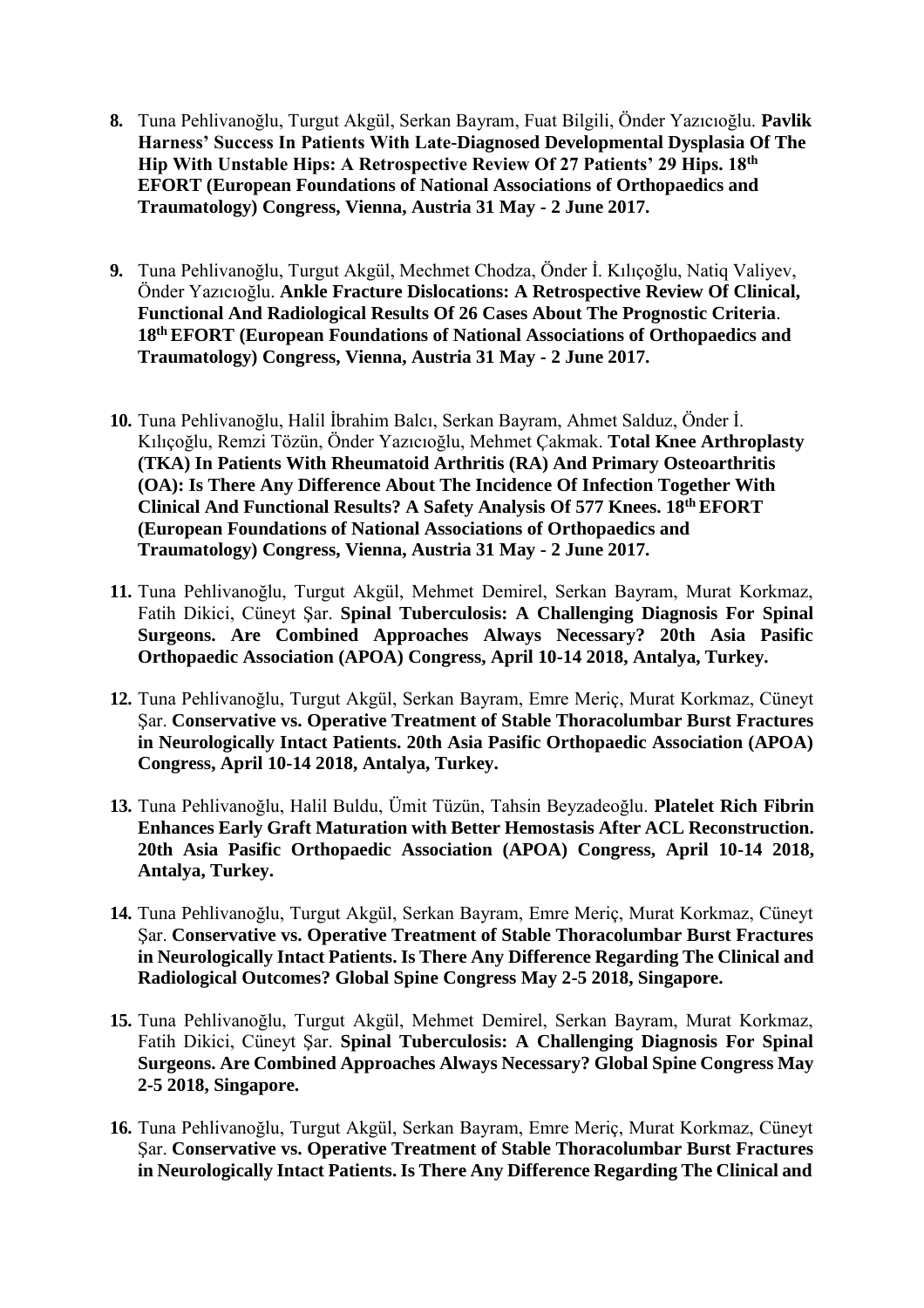**Radiological Outcomes? 19th EFORT (European Foundations of National Associations of Orthopaedics and Traumatology) Congress, Barcelona, Spain 30May - 1 June 2018.**

- **17.** Tuna Pehlivanoğlu, İsmail Oltulu, Ender Ofluoğlu, Ender Sarıoğlu, Güray Altun, Murat Korkmaz, Kerem Yıldırım, Mehmet Aydoğan. **Thoracoscopic Vertebral Body Tethering for Adolescent Idiopathic Scoliosis: Mid-term Results of 24 Patients. 13th International Turkish Spine Congress, April 3- 6, Swissotel Grand Efes, İzmir, Turkey.**
- **18.** Tuna Pehlivanoğlu, İsmail Oltulu, Ender Ofluoğlu, Ender Sarıoğlu, Güray Altun, Murat Korkmaz, Kerem Yıldırım, Mehmet Aydoğan. **Double Rod Technique in Patients with Cervical Spinal Stenosis A Novel Modification of Posterior Cervical Instrumentation**. **13th International Turkish Spine Congress, April 3-6, Swissotel Grand Efes, İzmir, Turkey.**
- **19.** Tuna Pehlivanoğlu, İsmail Oltulu, Ender Ofluoğlu, Ender Sarıoğlu, Güray Altun, Murat Korkmaz, Kerem Yıldırım, Mehmet Aydoğan. **Unilateral Posterior Surgery for Osteoporotic Vertebrae Fractures. Modified Posterior Vertebral Colon Resection Combined with the Insertion of an Expandable Cage: How safe and effective is that approach for geriatric population? 13th International Turkish Spine Congress, April 3-6, Swissotel Grand Efes, İzmir, Turkey.**
- **20.** Kerim Sarıyılmaz, Okan Özkunt, Halil Can Gemalmaz, Tunca Cingöz, Tuna Pehlivanoğlu, Murat Baydoğan, Fatih Dikici. Direct Vertebral Rotation Significantly Decreases the Pullout Strength of the Pedicle Screw. **13th International Turkish Spine Congress, April 3- 6, Swissotel Grand Efes, İzmir, Turkey.**
- **21.** Tuna Pehlivanoğlu, Ender Ofluoğlu, İsmail Oltulu, Ender Sarıoğlu, Güray Altun, Mehmet Aydoğan. **Thoracoscopic Vertebral Body Tethering for Adolescent Idiopathic Scoliosis: Mid-term Results of 24 Patients. SRS (Scoliosis Research Society) 54th Annual Meeting, September 18-21 2019, Montreal, Canada.**
- **22.** Tuna Pehlivanoğlu, İsmail Oltulu, Ender Ofluoğlu, Güray Altun, Ender Sarıoğlu, Murat Korkmaz, Mehmet Aydoğan. **Double Rod Technique in Patients with Cervical Spinal Stenosis A Novel Modification of Posterior Cervical Instrumentation**. **Eurospine Congress October 16-18 2019, Helsinki, Finland.**
- **23.** Tuna Pehlivanoğlu, Ender Ofluoğlu, İsmail Oltulu, Ender Sarıoğlu, Güray Altun, Mehmet Aydoğan. **Thoracoscopic Vertebral Body Tethering for Adolescent Idiopathic Scoliosis: Mid-term Results of 24 Patients. Eurospine Congress October 16-18 2019, Helsinki, Finland.**
- **6.3 Uluslararası Bilimsel Toplantılarda Sunulan ve Bildiri Kitabında basılan poster bildiriler**
	- **1.** Tuna PEHLIVANOGLU,MD , Halil I. BALCI,MD , Onder I. KILICOGLU, MD. **Prognostic Criteria in Traumatic Knee Dislocations: A retrospective study of 42**  cases. 10<sup>th</sup> Biennial ISAKOS Congress, Lyon, France, June 7-11, 2015.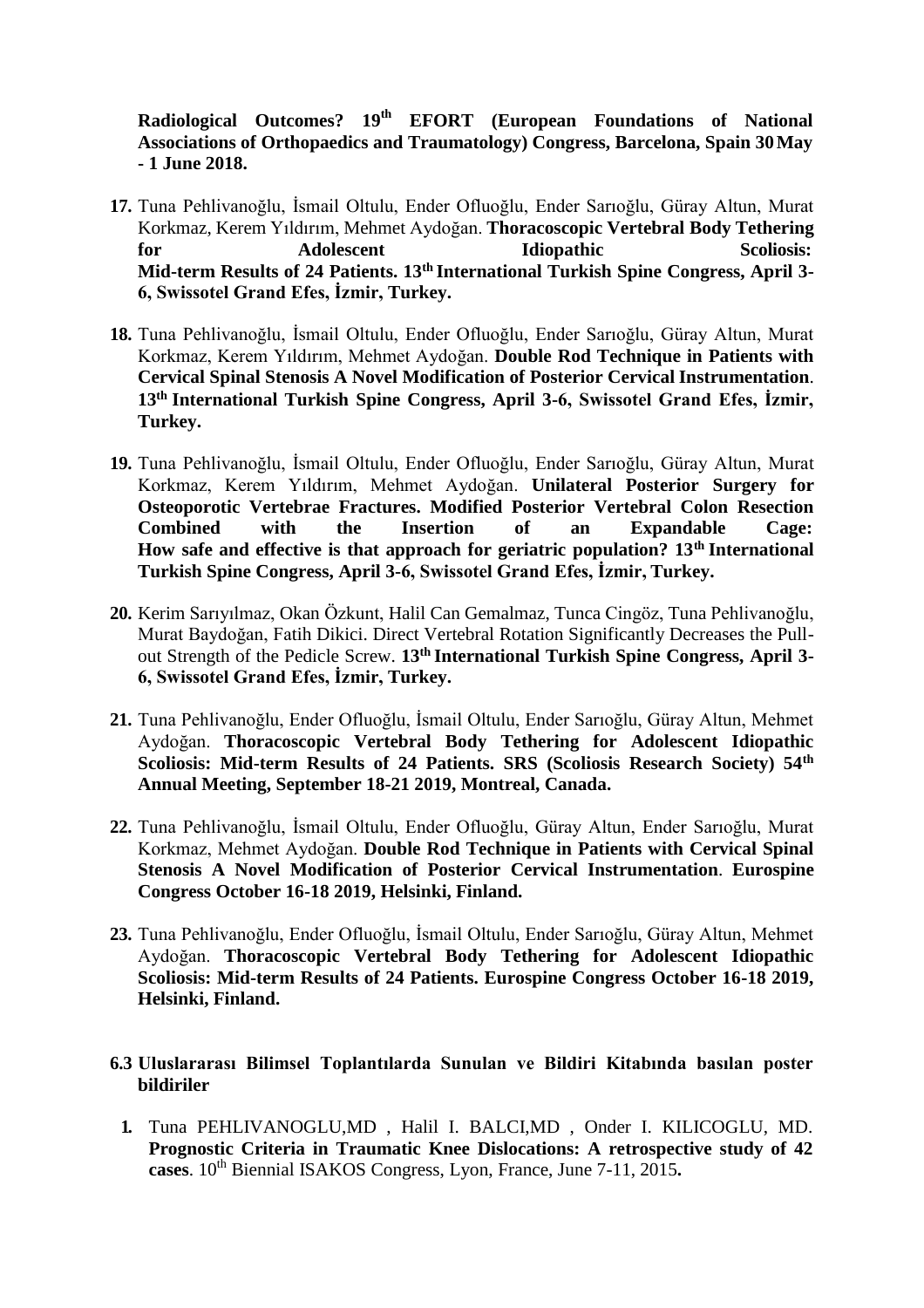- **2.** Tuna Pehlivanoğlu, Turgut Akgül, Mechmet Chodza, Serkan Bayram, Ahmet Salduz, Önder Yazıcıoğlu. **Comparison Of The Cost-Effectivity Of Proximal Femoral Nail (PFN) And Dynamic Hip Screw (DHS) In Stable Intertrochanteric Femur Fractures. 18th EFORT (European Foundations of National Associations of Orthopaedics and Traumatology) Congress, Vienna, Austria 31 May - 2 June 2017.**
- **3.** Albert Çakar, Yücel Bilgin, Tuna Pehlivanoğlu, Atakan Telatar, Yusuf Öztürkmen, Ömer Naci Ergin. **Patellar Tendon Reconstruction in Total Knee Arthroplasty With Cross Placed Hamstring Autograph: A Case Report. 20th Asia Pasific Orthopaedic Association (APOA) Congress, April 10-14 2018, Antalya, Turkey.**
- **4.** Tuna Pehlivanoğlu, Turgut Akgül, Serkan Bayram, Koray Şahin, Murat Korkmaz, Cüneyt Şar. **Pyogenic Spondylodiscitis: Mid-Term Results of Surgically Managed Patients. 19th EFORT (European Foundations of National Associations of Orthopaedics and Traumatology) Congress, Barcelona, Spain 30 May - 1 June 2018.**
- **5.** Tuna Pehlivanoğlu, Halil Buldu, Ümit Tüzün, Tahsin Beyzadeoğlu. **Platelet Rich Fibrin Enhances Early Graft Maturation with Better Hemostasis After ACL Reconstruction. 19th EFORT (European Foundations of National Associations of Orthopaedics and Traumatology) Congress, Barcelona, Spain 30 May - 1 June 2018.**
- **6.** Tuna Pehlivanoğlu, Turgut Akgül, Serkan Bayram, Koray Şahin, Murat Korkmaz, Cüneyt Şar. **Pyogenic Spondylodiscitis: Mid-Term Results of Surgically Managed Patients. 19th EFORT (European Foundations of National Associations of Orthopaedics and Traumatology) Congress, Barcelona, Spain 30 May - 1 June 2018. Global Spine Congress May 2-5 2018, Singapore.**
- **7.** Mehmet Aydoğan, Tuna Pehlivanoğlu, Ender Sarıoğlu, Güray Altun, İsmail Oltulu, Murat Korkmaz, Kerem Yıldırım. **Flexible Posterior Vertebral Tethering For The Management of Scheuermann Kyphosis: A Novel Technique. 13th International Turkish Spine Congress, April 3-6, Swissotel Grand Efes, İzmir, Turkey.**
- **8.** Tuna Pehlivanoğlu, Franziska Heider, Daniel Sauer, Andreas Korge, Christoph Siepe, Christoph Mehren. **Management of Cervical Spondylotic Myelopathy With Total Cervical Disc Arthroplasty: An Analysis of 18 Patients with Clinical and Radiographic of Cervical Myelopathy. 13th International Turkish Spine Congress, April 3-6, Swissotel Grand Efes, İzmir, Turkey.**
- **9.** Tuna Pehlivanoğlu, Serkan Bayram, Murat Korkmaz, Murat Altan, Kerim Sarıyılmaz, Turgut Akgül, Fatih Dikici, Cüneyt Şar. **Does The Pre-Operative L5-Tilt Predict Post-Operative Coronal Imbalance In Patients With Lenke Type V Adolescent Idiopathic Scoliosis? A Retrospective Review of 84 Cases. 13th International Turkish Spine Congress, April 3-6, Swissotel Grand Efes, İzmir, Turkey.**
- **10.** Tuna Pehlivanoğlu, İsmail Oltulu, Ender Ofluoğlu, Ender Sarıoğlu, Güray Altun, Murat Korkmaz, Kerem Yıldırım, Mehmet Aydoğan. **Surgical Treatment of Spondylolysis in Young Adults: U-Shaped Titanium Rod-Screw Fixation Combined With**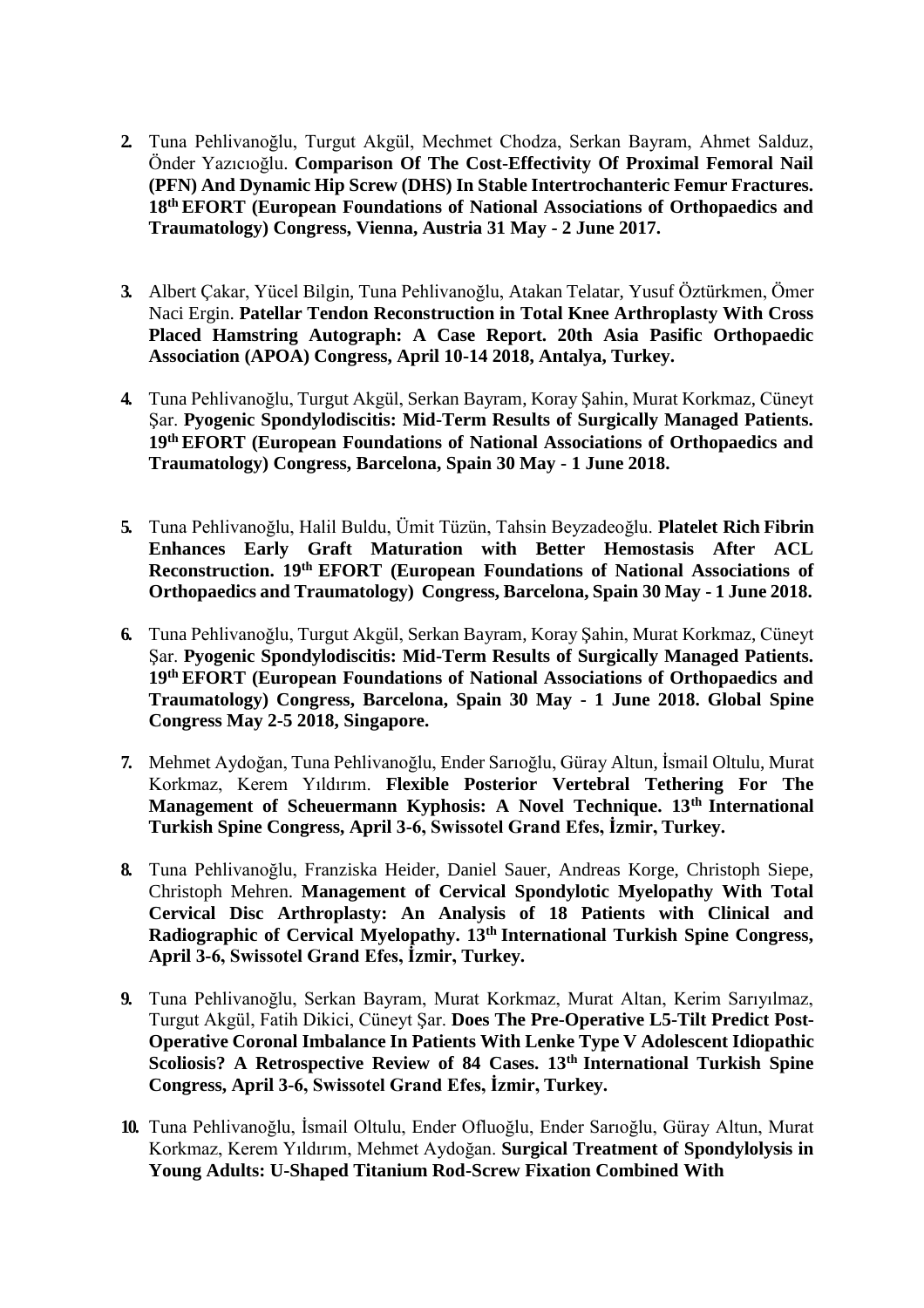**Autografting. A Retrospective Review of 14 Patients. 13th International Turkish Spine Congress, April 3-6, Swissotel Grand Efes, İzmir, Turkey.**

**11.** Murat Korkmaz, Mustafa Özdemir, Tuna Pehlivanoğlu, Serkan Bayram, Turgut Akgül, Cüneyt Şar. **A Comparison of Three Different Cementing Techniques For Application of Pedicle Screws To Calf Spine: A Biomechanical Study of 24 Segments. 13th International Turkish Spine Congress, April 3-6, Swissotel Grand Efes, İzmir, Turkey.**

**6.4 Yazılan Uluslar arası kitaplar veya Kitaplarda Bölümler**

**1. Furbol Hekimliği Editörler: Prof. Dr. Ömer Faruk TAŞER Prof. Dr. Bülent BAYRAKTAR Bölüm: 6 / 22. Sayfa: 494-497. Tahsin Beyzadeoğlu, Tuna Pehlivanoğlu. Segond Kırığı ve Anterolateral Ligament**

**Konu: Futbol Hekimliği ve Spor Cerrahisi**

**2. Endikasyondan Pratiğe Ortez Protez Editör: Dr. Özcan Kayan Bölüm: 20. Sayfa:187-199. Omurilik Yaralanmaları ve Fonksiyonel Ortez Kullanımı** 

**Konu: Ortez ve Protez Kullanımının Endikasyonları ve Pratik Uygulamaları**

## **6.5 Ulusal Bilimsel Toplantılarda Sunulan ve Bildiri Kitabında basılan sözlü bildiriler**

- **1.** Tuna Pehlivanoğlu, Halil İbrahim Balcı, Mechmet Chodza, Önder Kılıçoğlu. **Travmatik Diz Çıkıklarında Prognostik Kriterler. 42 Olguluk Retrospektif Çalışma. 12. TUSYAD (Türk Spor Yaralanmaları Artroskopi ve Diz Cerrahisi Derneği) Kongresi, 23-27 Eylül 2014, İzmir Kaya Kongre Merkezi, Türkiye.**
- **2.** Tuna Pehlivanoğlu, Halil İbrahim Balcı, Mechmet Fevzi Çakmak, Ahmet Salduz, Önder İ. Kılıçoğlu, İ. Remzi Tözün, Önder Yazıcıoğlu. **Romatoid Artrit Hastasında Total Diz Protezi: Patellanın Değişmesi Şart Mıdır? 25. Ulusal Türk Ortopedi ve Travmatoloji Kongresi, 27 Ekim – 1 Kasım 2015 Belek-Antalya, Türkiye.**
- **3.** Tuna Pehlivanoğlu, Halil İbrahim Balcı, Yavuz Sağlam, Mehmet Kocaoğlu, Levent Eralp, Cengiz Şen. **Total Diz Artroplastisi (TDA) sonrası Israrcı Periprostetik Enfeksiyonların Tedavisinde Ekstremite Kurtarıcı Cerrahi: Mono-planar Eksternal Fiksatörle yapılan Diz Artrodezi'nin Klinik ve Fonksiyonel Sonuçları. 25. Ulusal Türk Ortopedi ve Travmatoloji Kongresi, 27 Ekim – 1 Kasım 2015 Belek-Antalya, Türkiye.**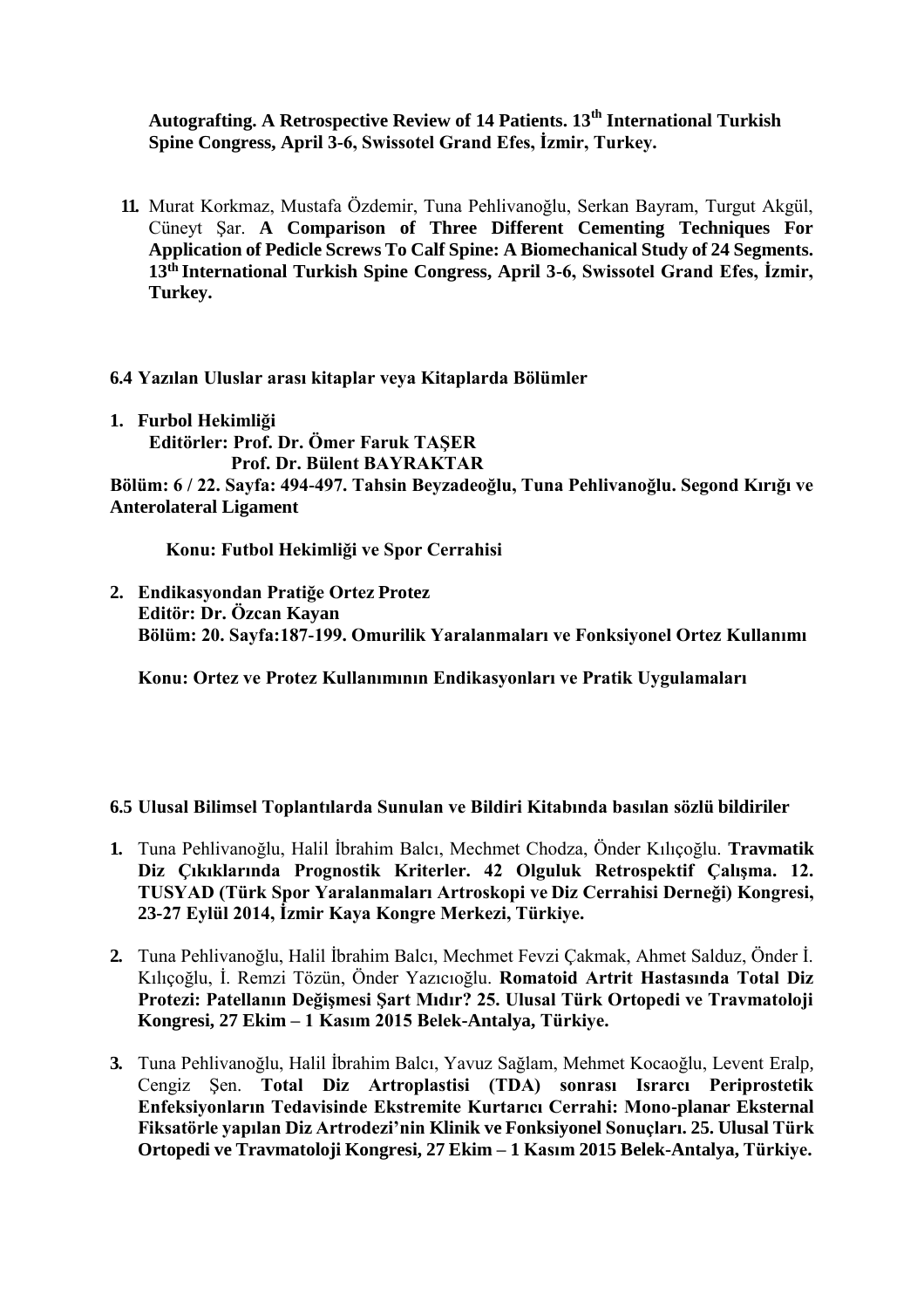- **4.** Tuna P Pehlivanoğlu, N.Ekin Akalan, Shavkat Kuchimov, Yener Temelli. **Sadece Diz Fleksiyonda Yürüme Paterni Sert Diz Yürüyüşünde Dizin Tepe Fleksiyon Açı ve Zamanını Etkiler Mi? Sağlam Bireylerde Pilot Bir Çalışma. 25. Ulusal Türk Ortopedi ve Travmatoloji Kongresi, 27 Ekim – 1 Kasım 2015 Belek-Antalya, Türkiye.**
- **5.** Tuna Pehlivanoğlu, Ali Erşen, Serkan Bayram, Hakan Özben, Ata Can Atalar, Mehmet Demirhan. **Obstetrik Brakiyal Pleksus Palsi (OBPP) Sekellerinde İç Rotasyon Kontraktürünün Tedavisinde Artroskopik Subsclapularis Gevşetme veya Açık Pectoralis Major Tendon Z-Plasti'nin Karşılaştırılması. 25. Ulusal Türk Ortopedi ve Travmatoloji Kongresi, 27 Ekim – 1 Kasım 2015 Belek-Antalya, Türkiye.**
- **6.** Tuna Pehlivanoğlu, Ata Can Atalar, Ali Erşen, Serkan Bayram, Ahmet Salduz, Mehmet Demirhan. **Cerrahi Tedavi Edilen Distal Humerus Kırıkları Sonrası Kısıtlı Dirsek Hareketi Risk Faktörlerinin Değerlendirilmesi. 9. Türk Omuz ve Dirsek Cerrahisi Kongresi. 23-26 Mart 2016. Sheraton Hotel, Adana.**
- **7.** Tuna Pehlivanoğlu, Turgut Akgül, Serkan Bayram, Fuat Bilgili, Önder Yazıcıoğlu. **İnstabil Kalçalı Hastalarda Geç Dönem Pavlik Bandajı Kullanımı Başarısı. 17 hastanın 29 kalçasının retrospektif incelemesi 26. Ulusal Türk Ortopedi ve Travmatoloji Kongresi, 25-30 Ekim 2016 Sueno Belek Kongre Merkezi-Antalya, Türkiye.**
- **8.** Halil İ. Balcı, Tuna Pehlivanoğlu, Serkan Bayram, Cengiz Şen, İ. Levent Eralp, Mehmet Kocaoğlu. **Konjenital Tibia Psödoartrozu (KTP): Uzatma ritminin kallus kalitesine etkisin değerlendirilmesi ve komplikasyonların karşılaştırılması. 26. Ulusal Türk Ortopedi ve Travmatoloji Kongresi, 25-30 Ekim 2016 Sueno Belek Kongre Merkezi-Antalya, Türkiye.**
- **9.** Tuna Pehlivanoğlu, Turgut Akgül, Mechmet Chodza, Önder Kılıçoğlu, Natiq Valiyev, Önder Yazıcıoğlu. **Ayak Bileği Kırıklı Çıkıkları 27 Vakanın Klinik, Fonksiyonel ve Radyolojik Olarak** *Prognostik Kriterler* **Açısından İncelemesi. 26. Ulusal Türk Ortopedi ve Travmatoloji Kongresi, 25-30 Ekim 2016 Sueno Belek Kongre Merkezi-Antalya, Türkiye.**
- **10.** Tuna Pehlivanoğlu, Halil İ. Balcı, Serkan Bayram, Ahmet Salduz, Önder Kılıçoğlu, İ.Remzi Tözün, Önder Yazıcıoğlu, Mehmet Çakmak. **Romatoid Artrit (RA) ve Primer Osteoartrit (OA) Hastalarında Total Diz Artroplastisi (TDA): 577 dizin enfeksiyon oranlarının ve orta-uzun dönem klinik-fonksiyonel sonuçlarının karşılaştırılması. 26. Ulusal Türk Ortopedi ve Travmatoloji Kongresi, 25-30 Ekim 2016 Sueno Belek Kongre Merkezi-Antalya, Türkiye.**
- **11.** Tuna Pehlivanoğlu, Turgut Akgül, Mechmet Chodza, Serkan Bayram, Ahmet Salduz, Gökhan Polat, Önder Yazıcıoğlu. **Stabil İntertrokanterik Femur Kırıklarında Proksimal Femur Çivisi (PFN) ve Dinamik Kalça Vidası (DHS) kullanımının kostefektivitesinin karşılaştırılması. 26. Ulusal Türk Ortopedi ve Travmatoloji Kongresi, 25-30 Ekim 2016 Sueno Belek Kongre Merkezi-Antalya, Türkiye.**
- **12.** Tuna Pehlivanoğlu, Serkan Bayram, Ali Erşen, Ata Can Atalar, Mehmet Demirhan. **Çimentolu Radius Başı Protezi.**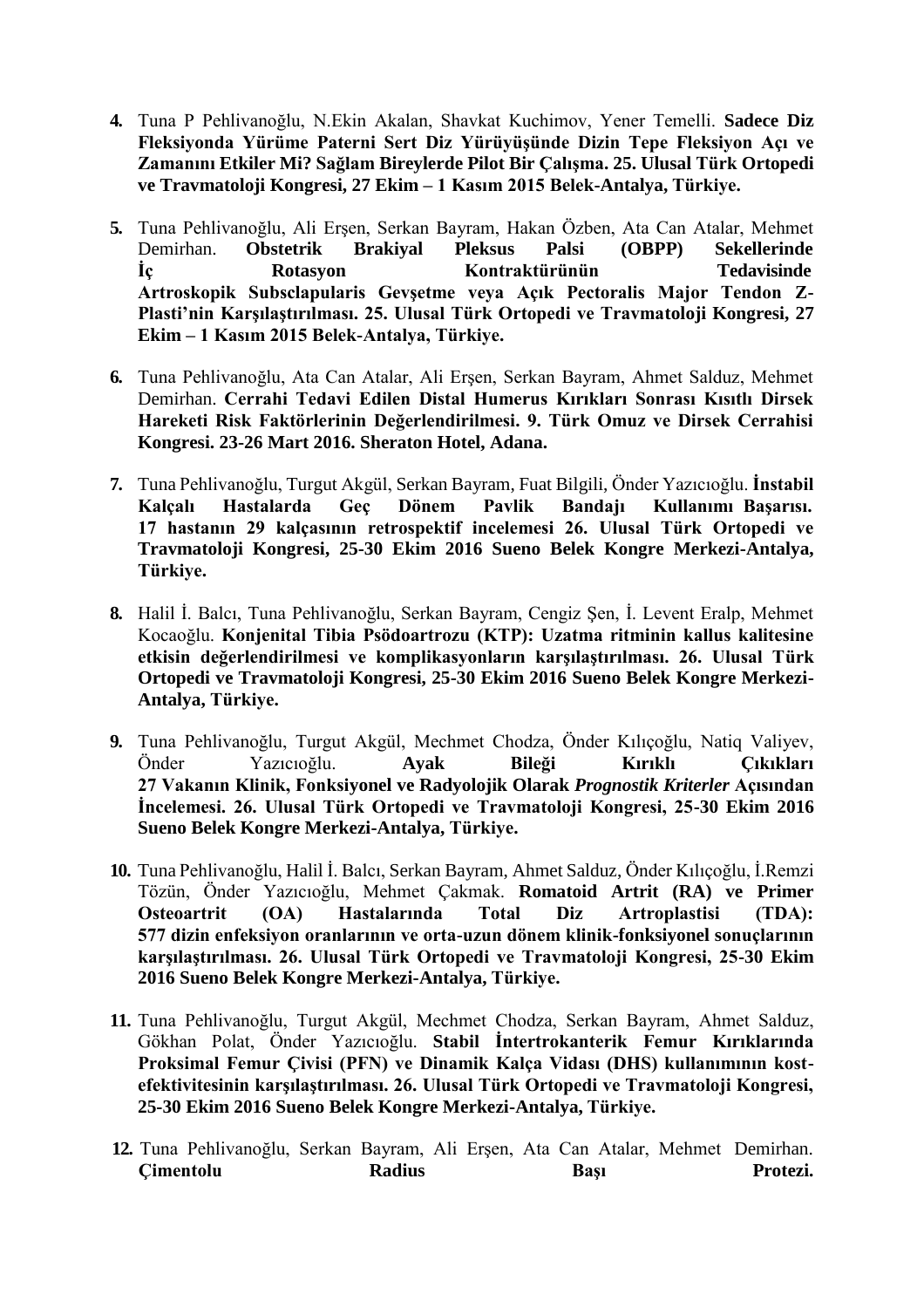**Gevşemenin klinik sonuçlara etkisi var mıdır? 26. Ulusal Türk Ortopedi ve Travmatoloji Kongresi, 25-30 Ekim 2016 Sueno Belek Kongre Merkezi-Antalya, Türkiye.**

- **13.** Murat Altan, Serkan Bayram, Turgut Akgül, Tuna Pehlivanoğlu, Mustafa Özdemir, Özcan Kaya, Cüneyt Şar. **Torakolomber patolojik kırıkların tedavisinde paliyatif posterior enstrümansyon ile kombine korpektomi ve kafes ile rekonstrüksiyon yöntemlerinin kıyaslaması. 28. Ulusal Türk Ortopedi ve Travmatoloji Kongresi, 30 Ekim – 4 Kasım 2018 Antalya, Türkiye.**
- **14.** Kerim Sarıyılmaz, Okan Özkunt, Tunca Cingöz, Tuna Pehlivanoğlu, Halil Can Gemalmaz, Murat Baydoğan, Fatih Dikici. **Adelösan idiopatik skolyoz cerrahi tedavisinde sıklıkla kullanılan direkt vertebral rotasyon (DVR) manevrasının pedikül vidası tutunum gücü üzerine olan etkisini kantitatif biyomekanik olarak ölçmek. 28. Ulusal Türk Ortopedi ve Travmatoloji Kongresi, 30 Ekim – 4 Kasım 2018 Antalya, Türkiye.**
- **15.** Mehmet Aydoğan, Tuna Pehlivanoğlu, Ender Sarıoğlu, Güray Altun, İsmail Oltulu, Murat Korkmaz, Kerem Yıldırım. **Scheuermann Kifozu'nun Tedavisinde Esnek Posterior Vertebral Gerdirme: Yeni Bir Cerrahi Tedavi Metodu. Kemik Eklem Kongresi 27-30 Nisan 2019, Hilton Bodrum Türkbükü, Muğla, Türkiye.**
- **16.** Tuna Pehlivanoğlu, İsmail Oltulu, Ender Ofluoğlu, Ender Sarıoğlu, Güray Altun, Murat Korkmaz, Kerem Yıldırım, Mehmet Aydoğan. **Adölesan İdiyopatik Skolyozda Torakoskopik Vertebra Cismi Gerdirme Yöntemi: 24 Vakanın İncelemesi. Kemik Eklem Kongresi 27-30 Nisan 2019, Hilton Bodrum Türkbükü, Muğla, Türkiye.**
- **17.** Tuna Pehlivanoğlu, İsmail Oltulu, Ender Ofluoğlu, Ender Sarıoğlu, Güray Altun, Murat Korkmaz, Kerem Yıldırım, Mehmet Aydoğan. **Genç Erişkinlerde Spondilolistezis Tedavisi: Otogrefonaj ile Kombine U-şekilli Titanyum Rod-Vida Fiksasyonu. 14 Hastanın Retrospektif İncelenmesi. Kemik Eklem Kongresi 27-30 Nisan 2019, Hilton Bodrum Türkbükü, Muğla, Türkiye.**
- **18.** Tuna Pehlivanoğlu, Ender Ofluoğlu, İsmail Oltulu, Ender Sarıoğlu, Güray Altun, Murat Korkmaz, Kerem Yıldırım, Mehmet Aydoğan. **Osteoporotik Vertebra Kırıkları İçin Unilateral Posterior Cerrahi. Modifiye Posterior Vertebral Kolon Rezeksiyonuna Eklenen Genişleyebilir Kafes: Bu Teknik Geriyatrik Hastalarda Ne Kadar Güvenli ve Etkili? Kemik Eklem Kongresi 27-30 Nisan 2019, Hilton Bodrum Türkbükü, Muğla, Türkiye.**
- **19.** Tuna Pehlivanoğlu, İsmail Oltulu, Ender Ofluoğlu, Ender Sarıoğlu, Güray Altun, Murat Korkmaz, Kerem Yıldırım, Mehmet Aydoğan. **Servikal Spinal Stenozlu Hastalara Uygulanan Çift Rod Tekniği. Posterior Servikal Enstrümentasyonun Yeni Bir Modifikasyonu. Kemik Eklem Kongresi 27-30 Nisan 2019, Hilton Bodrum Türkbükü, Muğla, Türkiye.**
- **20.** Tuna PEHLİVANOĞLU,Turgut AKGÜL,Serkan BAYRAM,Kerim SARIYILMAZ,Fatih DİKİCİ,Ufuk TALU. **Erişkin Spinal Deformite Cerrahisi Geçiren Hastalarda Post-Operatif Başarı İçin Prognostik Kriterler. 29. Ulusal Türk Ortopedi ve Travmatoloji Kongresi, 22-27 Ekim 2019 Titanic Belek Kongre Merkezi-Antalya, Türkiye.**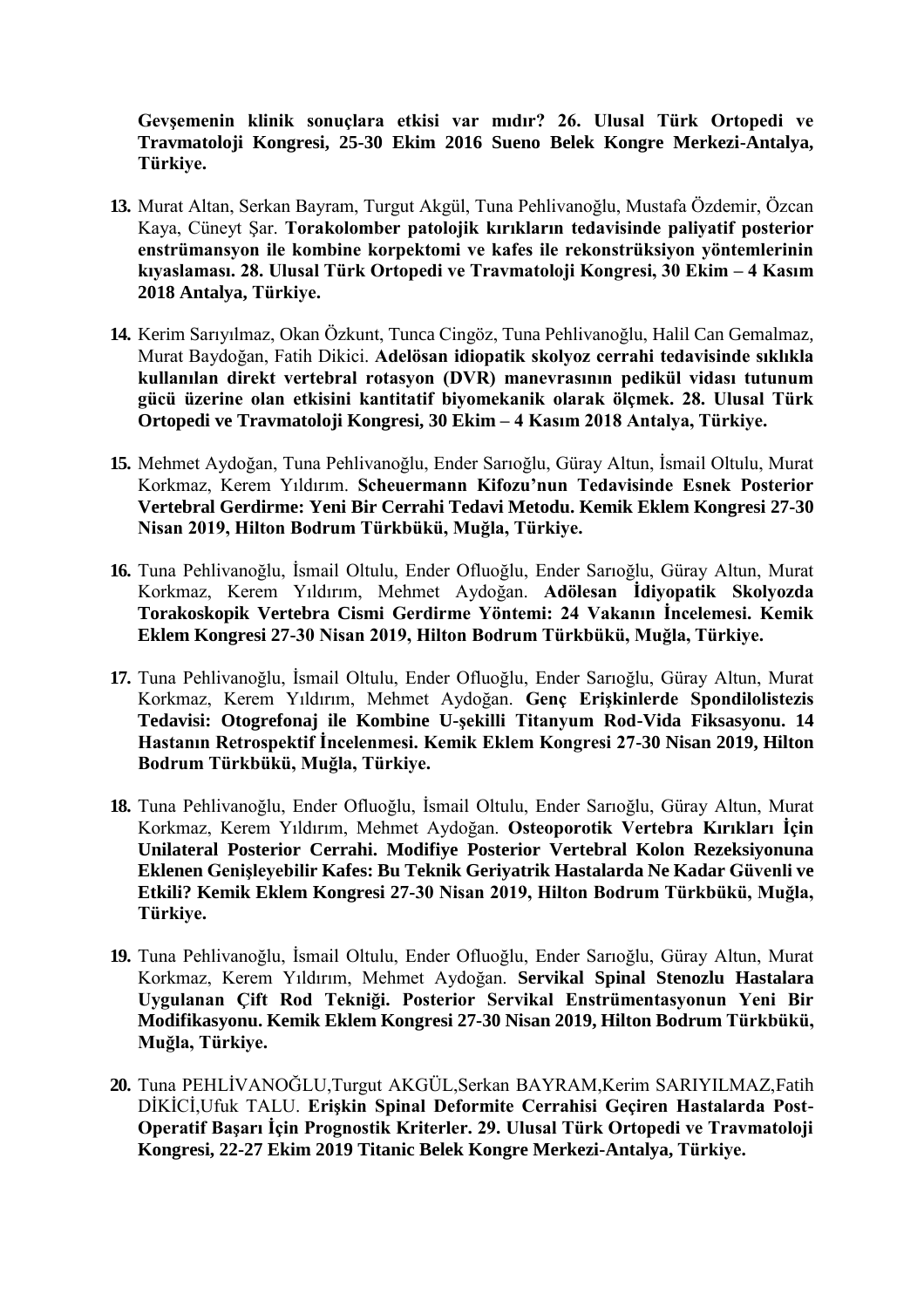#### **6.6 Ulusal Bilimsel Toplantılarda Sunulan ve Bildiri Kitabında basılan poster bildiriler**

- **1.** Tuna Pehlivanoğlu, Turgut Akgül, Yener Temelli, Mehmet Demirel, Fevzi Birşik. **Çok Nadir Görülen Bir Kemik Displazisi: Stüwe-Wiedemann Sendromu. Ortopedi ve Travmatoloji İstanbul Buluşması, 17-20 Nisan 2014 WOW Otel Kongre Merkezi, İstanbul.**
- **2.** Fevzi Birişik, Ahmet Salduz, Barış Gülenç, Tuna Pehlivanoğlu, Fuat Biligi, Turgut Akgül. **Soleus Yerleşimli Nadir Bir Lezyon: Hidatid Kist Olgusu. 17-20 Nisan 2014 WOW Otel Kongre Merkezi, İstanbul.**
- **3.** Tuna Pehlivanoğlu, Halil İbrahim Balcı, Ahmet Salduz, Serkan Bayram, Levent Eralp. **Sinovial Sarkom için nadir bir lokalizasyon: Hoffa Yağ Yastıkçığı. İki olgunun sunumu ve literatürün gözden geçirilmesi. 25. Ulusal Türk Ortopedi ve Travmatoloji Kongresi, 27 Ekim – 1 Kasım 2015 Belek-Antalya, Türkiye.**
- **4.** Tuna Pehlivanoğlu, Halil İbrahim Balcı, Gökhan Karademir, Mustafa Abdullah Özdemir. **Kıyma makinası'nın sebebiyet verdiği travmatik ön kol amputasyonu: Olgu sunumu. 26. Ulusal Türk Ortopedi ve Travmatoloji Kongresi, 25-30 Ekim 2016 Sueno Belek Kongre Merkezi-Antalya, Türkiye.**
- **5.** Serkan Bayram, Fuat Bilgili, Fikret Berkan Anarat, Ali Erşen, Tuna Pehlivanoğlu, Mehmet Ersin, MEchmet Chodza. **Çocuk hastada subakut fibula osteomyelitinin nadir bir etkeni: Corynebacterium striatum 26. Ulusal Türk Ortopedi ve Travmatoloji Kongresi, 25-30 Ekim 2016 Sueno Belek Kongre Merkezi-Antalya, Türkiye.**

## **7. Ödüller**

- **1.** Tuna Pehlivanoğlu, Halil İbrahim Balcı, Mechmet Fevzi Çakmak, Ahmet Salduz, Önder İ. Kılıçoğlu, İ. Remzi Tözün, Önder Yazıcıoğlu. **Romatoid Artrit Hastasında Total Diz Protezi: Patellanın Değişmesi Şart Mıdır? 25. Ulusal Türk Ortopedi ve Travmatoloji Kongresi, 27 Ekim – 1 Kasım 2015 Belek-Antalya, Türkiye Artroplasti Sözlü Bildiri Dalında Birincilik Ödülü.**
- **2.** Tuna Pehlivanoğlu, Halil İ. Balcı, Ahmet Salduz, Serkan Bayram, Levent Eralp. **Sinovial Sarkom için nadir bir lokalizasyon: Hoffa Yağ Yastıkçığı. İki olgunun sunumu ve literatürün gözden geçirilmesi. 25. Ulusal Türk Ortopedi ve Travmatoloji Kongresi, 27 Ekim – 1 Kasım 2015 Belek-Antalya, Türkiye Ortopedik Onkoloji Poster Bildiri Dalında Birincilik Ödülü.**
- **3.** Tuna Pehlivanoğlu, Serkan Bayram, Ali Erşen, Ata Can Atalar, Mehmet Demirhan. **Çimentolu Radius Başı Protezi. Gevşemenin klinik sonuçlara etkisi var mıdır? 26. Ulusal Türk Ortopedi ve**